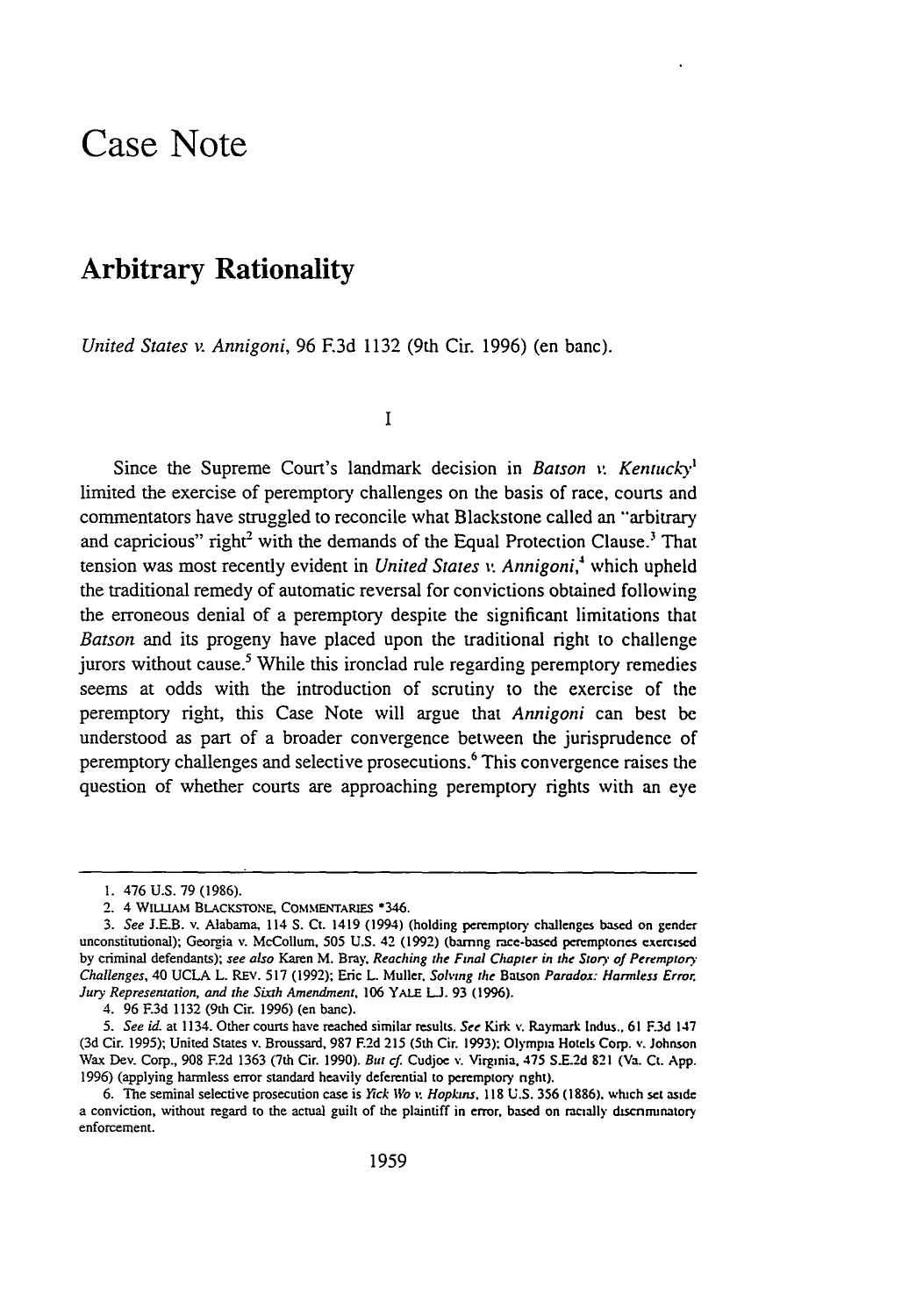toward protecting the Sixth Amendment right of criminal defendants to be tried by an impartial jury.<sup>7</sup>

*Annigoni* arose out of a conviction for bank fraud, in which the defendant's peremptory challenge against an Asian-American juror was denied by the District Court as racially motivated.<sup>8</sup> On appeal, the panel determined that this denial had been erroneous because the prospective juror's experience with litigation over a limited partnership investment constituted ample justification to rebut a *Batson* challenge.<sup>9</sup> Nevertheless, the conviction was sustained on the ground that the denial constituted harmless error because there was no evidence that it had affected the eventual verdict.<sup>10</sup> An en banc panel of the Ninth Circuit reversed, holding that the application of harmless error analysis was incorrect and that only automatic reversal could remedy the erroneous denial of a peremptory.<sup>11</sup>

The en banc majority relied in large part on Chief Justice Rehnquist's opinion in *Arizona v. Fulminante*,<sup>12</sup> which distinguished between "trial errors" that can be assessed qualitatively by reviewing courts for harmlessness and "structural errors" that compromise the trial mechanism itself and require automatic reversal.<sup>13</sup> After an expansive paean to the peremptory challenge, the majority explained that, "[t]o subject the denial of a peremptory challenge to harmless-error analysis would require appellate courts to do the impossible: to reconstruct what went on in jury deliberations through nothing more than post-trial hearings and sheer speculation."<sup>14</sup> Nevertheless, the court reserved judgment on the question of whether such a denial constitutes structural error, relying instead upon the importance traditionally accorded by the peremptory right to justify the continued application of the rule of automatic reversal.<sup>15</sup>

As the dissenters point out, however, the presumption that all errors resistant to appellate analysis are harmful is untenable.<sup>16</sup> Structural error has been understood to serve as a proxy for those defects that are conclusively

*<sup>7.</sup> See* **U.S.** CONsT. amend. VI. Recent case law on peremptory challenges has relied almost exclusively on equal protection analysis. *See, e.g., J.E.B.,* 114 S. Ct. at 1422; Batson v. Kentucky, 476 **US.** 79, 84-85 n.4 (1986). *But see* Holland v. Illinois, 493 U.S. 474 (1990) (upholding peremptory challenges against Sixth Amendment claim).

*<sup>8.</sup> Annigoni,* 96 **F.3d** at 1136 (quoting sidebar in trial record).

*<sup>9.</sup> See* United States v. Annigoni, 68 **F.3d** 279, 283 (9th Cir. 1995), *rev'd en banc,* 96 **E3d** 1132.

<sup>10.</sup> *See id.* at 285.

<sup>11.</sup> *See Annigoni,* 96 **F.3d** at 1134.

<sup>12. 499</sup> U.S. 279, 309 (1991).

**<sup>13.</sup>** *See Annigoni,* 96 **F.3d** at 1143. In reaching its conclusion, the majority also distinguished *Ross v. Oklahoma,* 487 U.S. 81, 85 (1988), which held that the erroneous denial of a challenge for cause was harmless error notwithstanding the defendant's eventual loss of a peremptory challenge to correct the error.

<sup>14.</sup> *Annigoni,* 96 **F.3d** at 1145.

<sup>15.</sup> *See id.* at 1144.

<sup>16.</sup> *See id.* at 1147 (Leavy, **J.,** dissenting); *id.* at 1150 (Kozinski, **J.,** dissenting).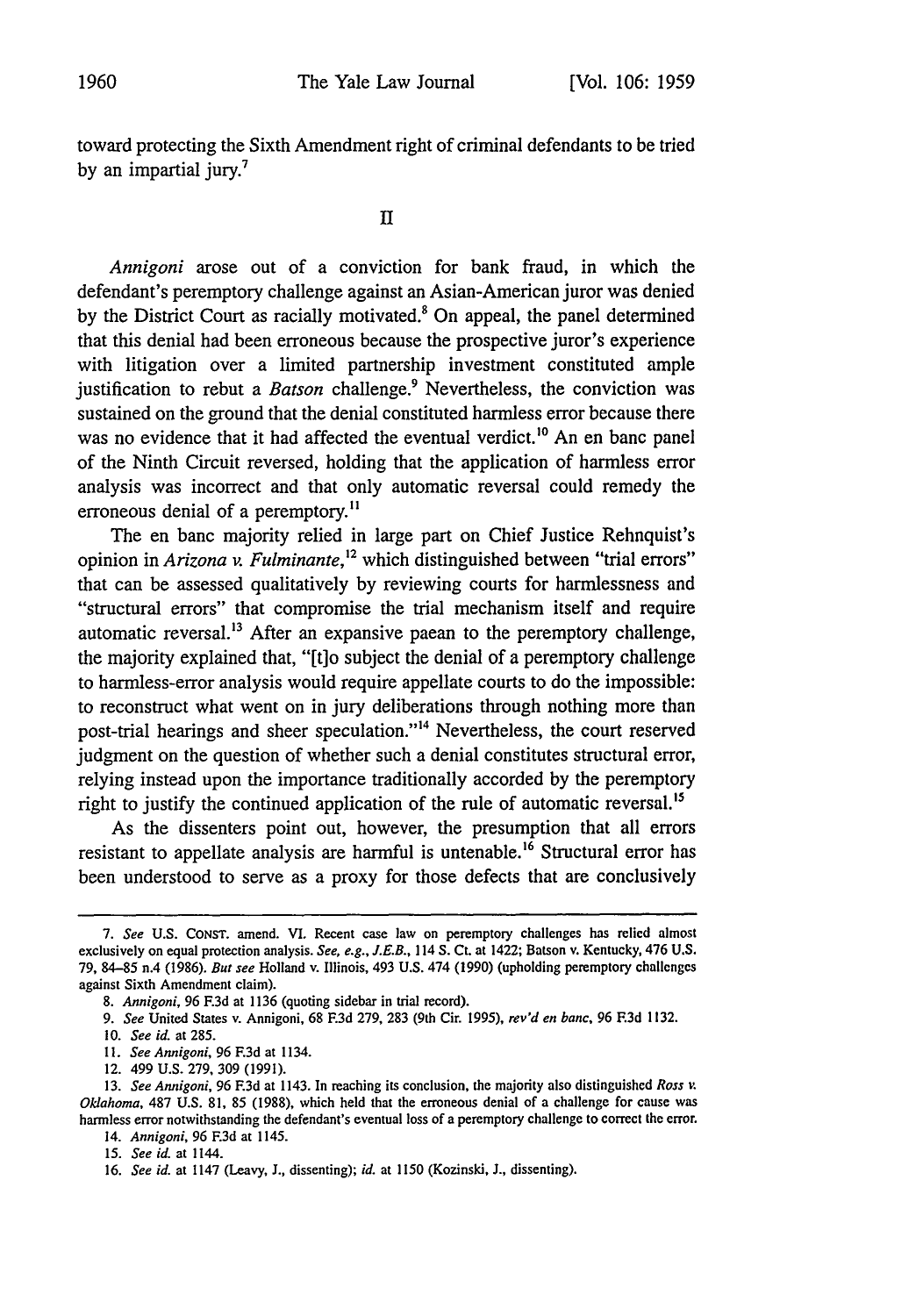harmful, and the inability of the majority to place peremptories within that category suggests that prejudice might not always follow from their denial.<sup>17</sup> This is a particularly important question because the harm of allowing discriminatory peremptories is clear after *Batson,* yet *Annigoni* equates the remedy for that wrong of constitutional dimension with the remedy for a violation of what has heretofore been considered a mere statutory right of uncertain significance.<sup>18</sup> Such asymmetry is not only unkempt as a matter of doctrine, but creates a disincentive for district courts to enforce *Batson* vigorously.

The dissenters also call into question the vitality of the tradition invoked by the majority to support automatic reversal. Although virtually unlimited in scope before *Batson,* within the last decade peremptories have been constrained by the Equal Protection Clause, and, as the dissenters in *Annigoni* emphasize, "[b]ecause the peremptory challenge has changed, our review of the trial court's scrutiny of its exercise must change, too."'9 Nevertheless, their response-applying harmless error review to an error that can never be adjudged harmful-rings hollow in light of the Supreme Court's continuing support of the challenge as critical to a fair trial and the fundamental principle that for every right there must be a remedy.<sup>20</sup> The result, as Judge Kozinski complained, is that "we are forced to choose from two all-or-nothing rules: the error is *always* harmless or it is *never* harmless."<sup>21</sup> What justifies choosing one over the other?

InI

This dilemma and its accompanying doctrinal confusion stem from the examination of a practice based on the arbitrary hunches of trial attorneys through the lens of a principle, embodied in the Equal Protection Clause, that demands a "rational basis" for drawing legal distinctions.<sup>22</sup> As the latter is of constitutional dimension, many have concluded that it must inevitably swallow

21. *Annigoni,* 96 **F.3d** at 1150 (Kozinski, **J.,** dissenting).

22. See Batson v. Kentucky, 476 U.S. 79, 123-24 (1986) (Burger, C.J., dissenting); cf. City of Clebume v. Cleburne Living Ctr. Inc., 473 U.S. 432 (1985) (voiding as irrational zoning regulation concerning mentally retarded).

<sup>17.</sup> See, e.g., Scarpa v. Dubois, 38 **F.3d 1,** 14 (1st Cir. 1994) ("In effect, then, the hannfulness of structural errors can be conclusively presumed."). **cert. dented,** 115 **S. Ct.** 940 (1995); see also **Anugont.** 96 **F.3d** at 1149-50 (Leavy, **J.,** dissenting) (arguing that peremptory denial cannot be structural error).

<sup>18.</sup> *See Annigoni,* 96 **F.3d** at 1148 (Leavy, **J.,** dissenting).

<sup>19.</sup> *Id. (Leavy,* J., dissenting); *see. e.g.,* J.E.B. v. Alabama. 114 **S.** Ct. 1419 (1994)

<sup>20.</sup> *See* Marbury v. Madison, 5 U.S. (I Cranch) 137. 163 (1803); *Anrngoni.* 96 F.3d at 1148 (Leavy. J., dissenting); *id.* at 1150 (Kozinski, J., dissenting); *see* also Edmonson v. Leesville Concrete Co. 500 U.S. 614, 630 (1991) (commenting on "role of litigants in determining the jury's composition"); Holland v. Illinois, 493 U.S. 474, 482 (1990) (stating that requirement of jury impartality "in no way could **.** . be interpreted directly or indirectly to prohibit [peremptories]").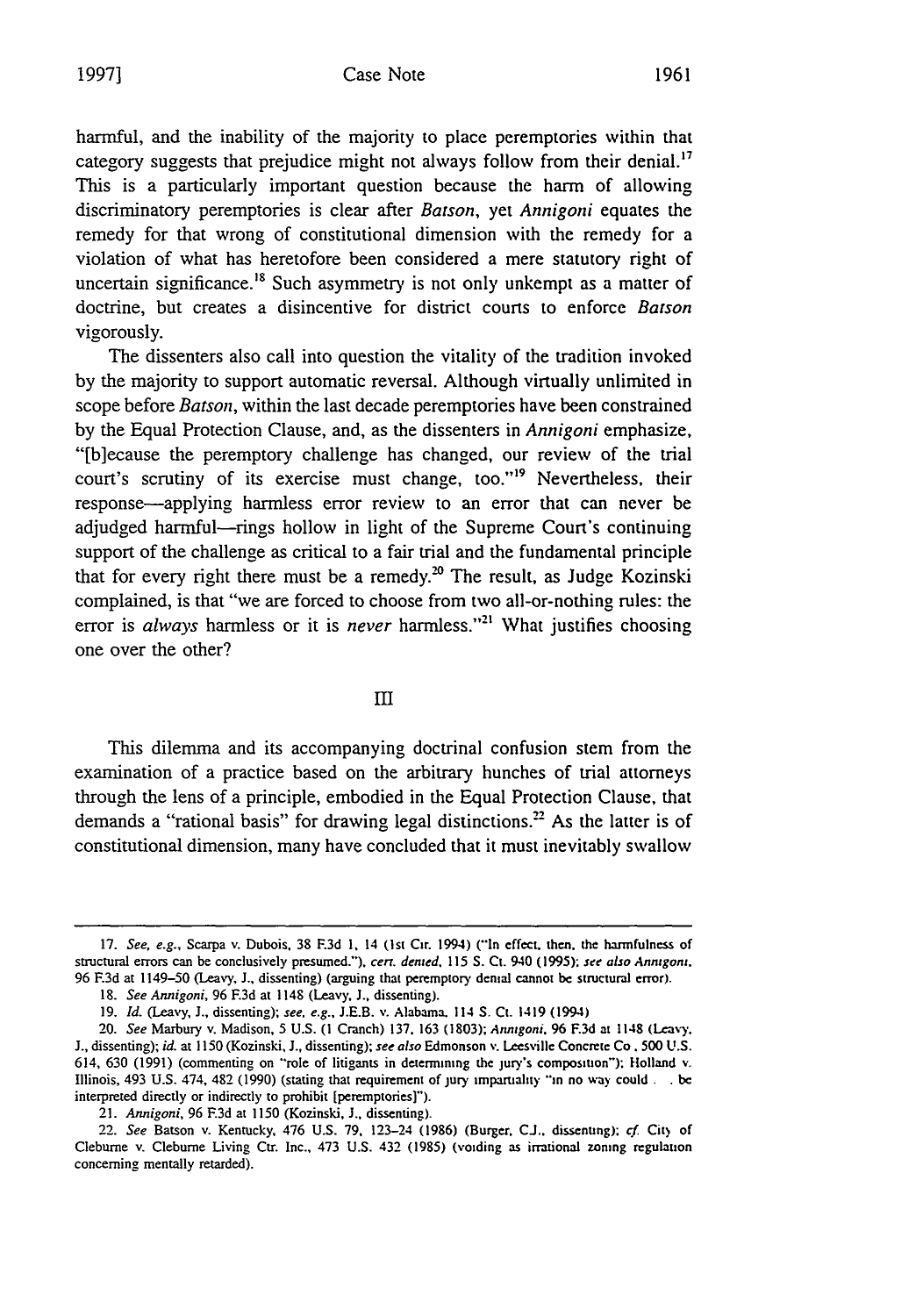the former and lead to the abolition of peremptories.<sup>23</sup> More pertinent to an analysis of *Annigoni* is the related contention that the peremptory's status as a right of subconstitutional importance demands, at a minimum, that Judge Kozinski's paradox be answered with a finding that peremptory error is *never* harmful.<sup>24</sup> Comparing peremptory strike case law with that of selective prosecutions, another legal niche that seeks to harmonize arbitrary discretion with equal protection principles, however, suggests exactly the opposite reading.<sup>25</sup>

The connection between peremptory challenges and claims of selective prosecution, where laws are enforced "with an evil eye and an unequal hand,"<sup>26</sup> was made explicitly, albeit briefly, in *United States v. Armstrong*,<sup>27</sup> which established the discovery standards for selective prosecution.<sup>28</sup> This connection is more than rhetorical, for both share the anomaly of a rule of automatic reversal despite a failure to conform to the category of structural error.<sup>29</sup> Ever since *Yick Wo v. Hopkins*,<sup>30</sup> courts have stated that a successful claim of selective prosecution must lead to reversal.<sup>31</sup> This is particularly noteworthy because the Court has been reluctant in recent years to apply automatic reversal to errors that do not undermine confidence in the verdict's accuracy.<sup>32</sup> But selective prosecution claims do not affect a verdict's accuracy. As the Court noted in *Armstrong:* **"A** selective-prosecution claim *is not a defense on the merits* to the criminal charge itself, but an independent assertion that the prosecutor has brought the charge for reasons forbidden **by** the Constitution." $33$  As such, it is neither structural error nor trial error, for

26. Yick Wo v. Hopkins, 118 U.S. 356, 373-74 (1886). 27. 116 S. Ct. 1480 (1996).

28. *See id.* at 1488 (establishing that defendants seeking discovery must show evidence of similarly situated persons not prosecuted).

29. Although the Court reserved judgment in *Armstrong* on the question of whether such a rule was to be applied without exception, *see id.* at 1484 n.2, reversal is the only remedy that has ever been applied once selective prosecution was established, *see, e.g., Yick Wo,* 118 U.S. at 374; United States v. Berrigan, 482 **F.2d** 171, 174 (3d Cir. 1973).

30. 118 U.S. 356.

31. *See, e.g., id.* at 374; *Berrigan,* 482 F.2d at 174; United States v. Steele, 461 F.2d 1148, 1151 (9th Cir. 1972). Although written after the trial error/structural error dichotomy was introduced in *Fulminante, the Armstrong* opinion does not alter this view. *See infra* text accompanying notes 32-33.

32. *See* Muller, *supra* note **3,** at 107-16.

<sup>23.</sup> *See, e.g., Batson,* 476 U.S. at 102 (Marshall, J., concurring); Albert W. Alschuler, *The Supreme* Court and the Jury: Voir Dire, Peremptory Challenges, and the Review of Jury Verdicts, 56 U. CHI. L. REV. 153, 157 (1989).

<sup>24.</sup> *See* Muller, *supra* note 3, at 143 n.294.

<sup>25.</sup> Two other commonalities between peremptory challenges and selective prosecutions are worth noting. First, prevailing on an equal protection claim in both areas is exceptionally difficult. *Compare* P.S. Kane, Student Commentary, *Why Have You Singled Me Out? The Use of Prosecutorial Discretion for Selective Prosecution,* 67 Tot.. L. REv. 2293, 2303 (1993), *with* Charles J. Ogletree, *Just Say No!: A Proposal to Eliminate Racially Discriminatory Uses of Peremptory Challenges,* 31 AM. CRiM. L. REV. 1099, 1106-13 (1994). Second, equal protection claims in both areas are given hardly any scrutiny under rational basis review. *Compare* Bordenkircher v. Hayes, 434 U.S. 357, 364 (1978) (affirming broad prosecutorial discretion without need for disclosure of rationale), *with* Purkett v. Elem, 115 *S.* Ct. 1769, 1770 (per curiam) (sustaining challenge of juror who "had long curly hair" without examining rationality).

<sup>33.</sup> *Armstrong,* 116 **S.** Ct. at 1486 (emphasis added).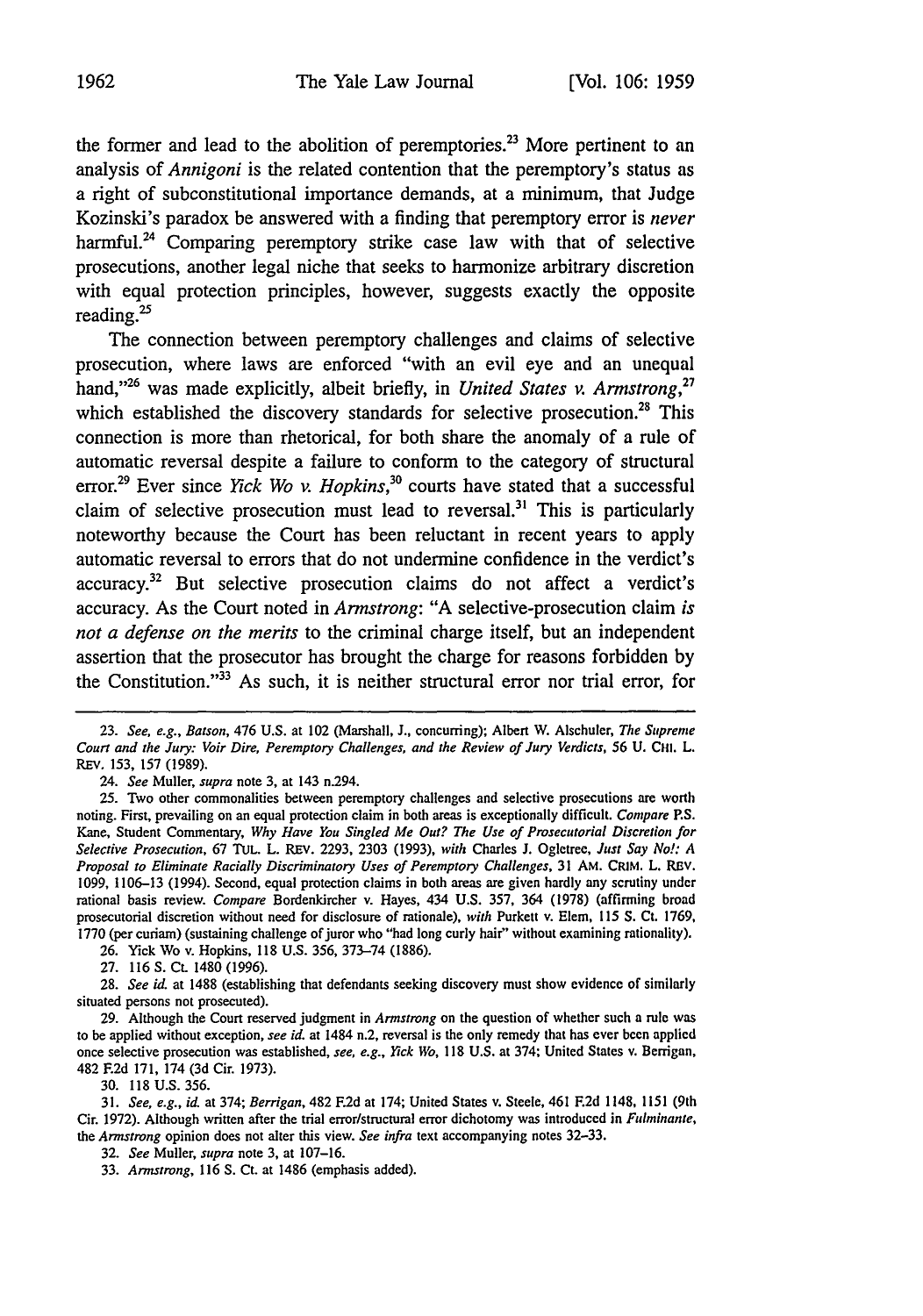## Case Note **19971 1963**

it does not suggest that the defendant's guilt was established in an unfair trial or one whose outcome would have been changed if a malfeasant prosecutor had had more benign motives. Nevertheless, courts still apply automatic reversal for error, just as *Annigoni* does for peremptory challenges.'

The reason for the courts' approach in selective prosecution cases is simple: They are explicitly balancing settled constitutional norms of equal protection and separation of powers. Extraordinary judicial deference to prosecutorial choices ultimately "stems from a concern not to unnecessarily impair the performance of a *core executive function*."<sup>35</sup> The peremptory challenge cases share with selective prosecution doctrine an unusual remedial result borne out of a concern for synthesizing unbridled discretion with antidiscrimination norms. This suggests that courts evaluating the peremptory right are implicitly conducting a similar balancing act, but in this case between the demands of equal protection and the Sixth Amendment's guarantee that all criminal defendants have the right to trial "by an impartial jury."36

Beginning with *Batson,* the Court has based its analysis of peremptory challenges on the equal protection harm inflicted on jurors rather than on the Sixth Amendment right of defendants.<sup>37</sup> In part, this stems from the holding *in Stilson v. United States<sup>38</sup>* that peremptories are not a fundamental right.<sup>39</sup> The fact that peremptory challenges are not a constitutionally mandated *means,* however, need not be construed to block consideration of the impact the constitutional *end* of an impartial jury might have on the challenge once it has been selected by legislatures as the preferred procedural device. This insight may have animated the *Annigoni* majority's strained attempt to protect the remedy of automatic reversal. A brief survey of jury history will demonstrate just how crucial the Sixth Amendment's command should be for any judicial analysis of the peremptory challenge.

To interpret the requirement of jury impartiality, one must begin with the concept that jury decisionmaking is fundamentally subjective. As early as *Bushell's Case*<sup>40</sup> the first major decision on jury authority in Anglo-American law, Lord Chief Justice Vaughan rejected attempts to reexamine jury factfinding and punish jurors for "incorrect" verdicts with the famous observation that, "[a] man cannot see by anothers eye, nor hear by anothers ear, no more can a man conclude or inferr the thing to be resolv'd by anothers

40. 124 Eng. Rep. **1006 (C.P. 1670).**

<sup>34.</sup> *See supra* notes 4-5 and accompanying text.

*<sup>35.</sup> Armstrong,* 116 **S. Ct.** at 1486 (emphasis added). In response **to** the argument that a criminal defendant's peremptory right cannot be construed as equivalent to a "core execuuvc function," the Sixth Amendment's guarantees can be read as collectively supporting a defendant's core right to **receive** a fair trial. *See* U.S. CONST. amend. VI.

<sup>36.</sup> See U.S. **CONST.** amend. VI. *supra* note **35.**

**<sup>37.</sup>** See supra note 7.

<sup>38.</sup> 230 U.S. 583 (1919).

**<sup>39.</sup>** This holding **is** somewhat shaky precedent given **its** factual context: the **Court's** effort **to** enforce the Espionage Act against publishers of "subversive" Lithuanian literature. See id. at 584.